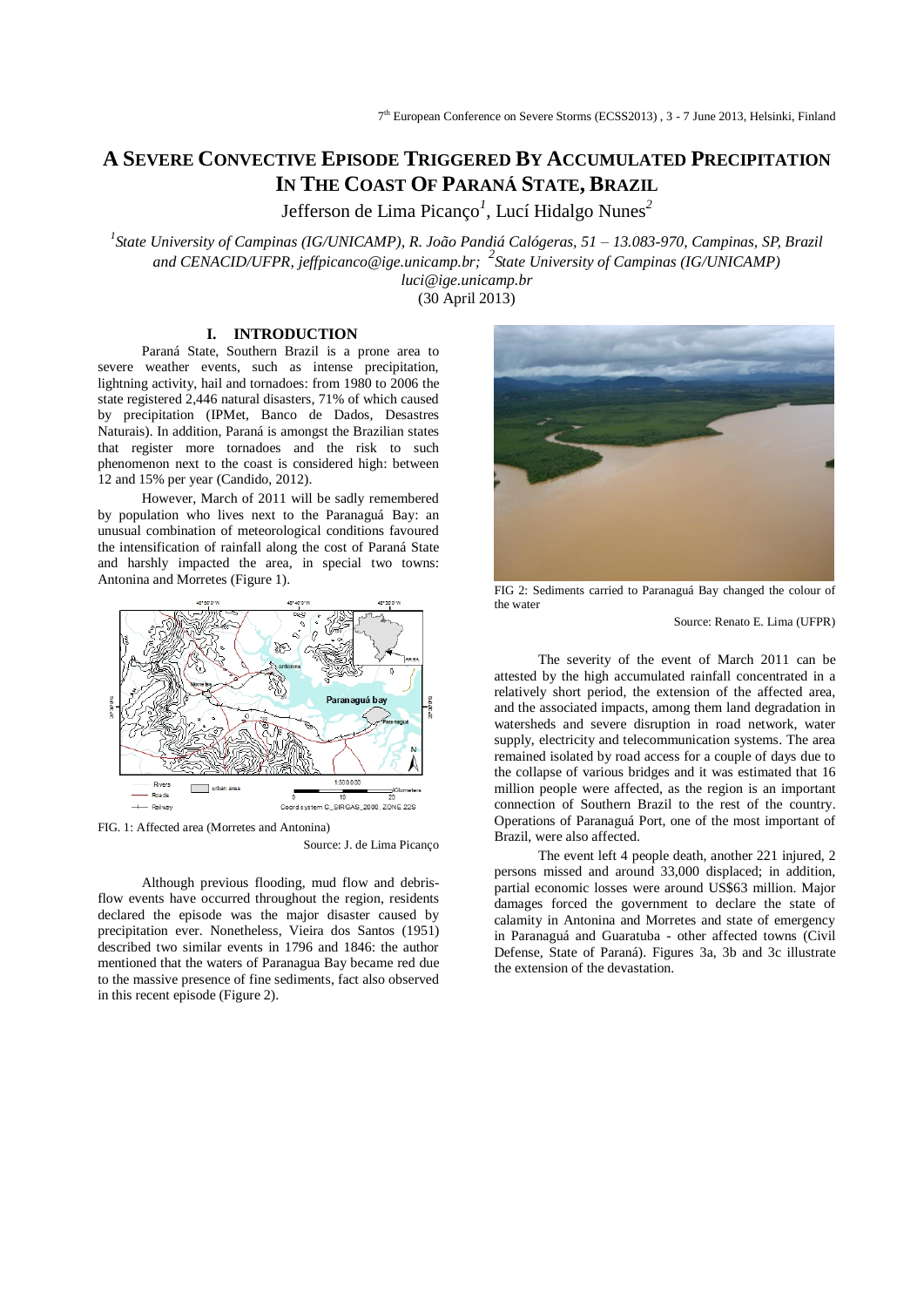





FIG 3a, 3b and 3c: General outlook of impacts in Antonina and Morretes, Paraná State

Sources: Jefferson de L. Picanço (IG-UNICAMP) and Renato E. Lima (UFPR)

## **II. PRESENTATION OF RESEARCH**

The Paranaguá Bay is a flat narrow zone in the western side of Serra do Mar Escarpment. Precipitation in the area is mainly associated with convective activity especially during summer, cold fronts and cyclones that can develop in the region due to the presence of cyclonic vortices or troughs at high levels, mesoscale convective systems and local circulation such as breezes. Severe weather episodes, in particular, are largely connected with extra-tropical cyclones, mesoscale convective systems, upper level jets and frontal systems (Beneti et al., 2013).

March of 2011 registered a quite heavy episode of mass movements and floods triggered by concentrated precipitation. The largest impacts occurred on 11<sup>th</sup>. March, but the accumulated rainfall of the precedent days contributed to the severity of the event: from Table 1 one can see that 3 locations registered accumulated above 600mm in 12 days only.

|               | $1-10$ March (mm) | 11 March (mm) |
|---------------|-------------------|---------------|
| Paranaguá     | 230,0             | 84.0          |
| Marumbi       | 411,8             | 164,0         |
| Antonina      | 263,0             | 98,6          |
| Morretes      | 386,0             | 230,6         |
| BR277 km35    | 384.6             | 236,8         |
| BR277 km41    | 391,6             | 213,6         |
| BR277 km48    | 384,8             | 199,0         |
| Guaricana     | 292,8             | 137,8         |
| Salto do Meio | 306.4             | 155.2         |

TABLE 1: Accumulated precipitation from 1-11 March 2011 for selected stations in the coast of Paraná state.

Source: SIMEPAR

#### **III. RESULTS AND CONCLUSIONS**

By Figure 4, which illustrates the monthly accumulated totals for 2011 in Paranaguá station compared to the normal period of 1961-1990, one can confirm that precipitation volumes were above the average from January to March, especially in March. The role of accumulated volumes in triggering mass movements was discussed by Guidicini and Iwasa (1977), Nunes et al (1989) and Guzzetti et al (2007), among others.



FIG 4: Monthly totals of 2011 in comparison to the normal of 1961-1990 period for Paranaguá station

#### Source: INMET

The event was connected to a convective activity associated with an eastward instability which remained in the coast and a trough with high gradient and considerable instability at different levels. Strong differential thermal advection contributed to the increase of instability over the location; the intense pressure gradient in the Atlantic Ocean associated with the subtropical anticyclone generated strong winds which promoted the transport of moisture from the ocean to the continent and thus a vast cloud cover remained in the area and contributed for the heavy and continuous precipitation (Figure 5).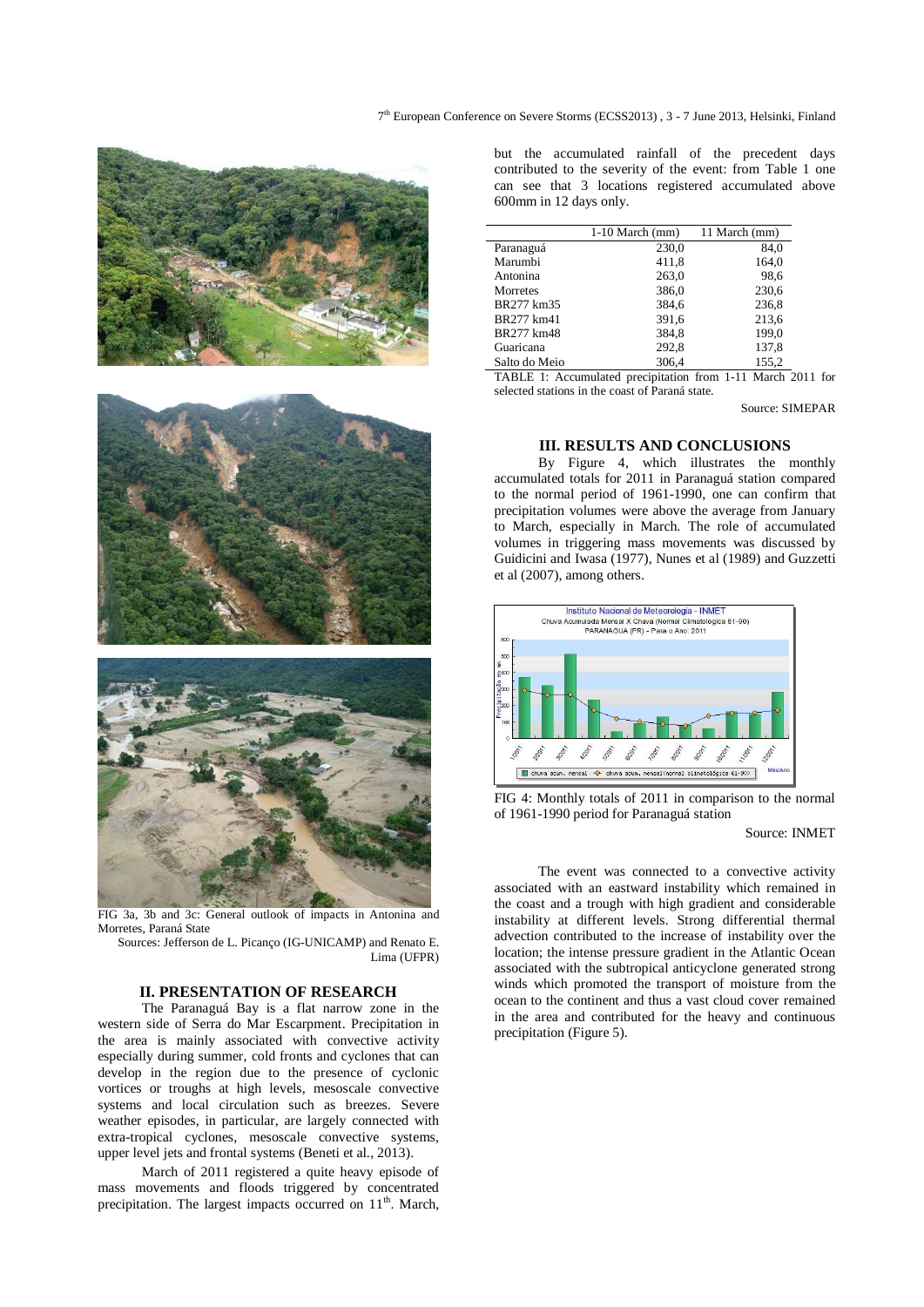

FIG.5: Visible satellite imagery showing a vast cloud cover in Paranaguá Bay, 11 March at 18UTC.

Source: CPTEC

Top cloud temperatures were not too low (Figure 6) and values of CAPE were not very high, but temperatures were close to the dew point due to the high instability and associated humidity.



FIG 6: Cloud top temperature on 11 March 2011 at 18UTC. Source: CPTEC

The consequences of the instability were massive landslides and floods. The process initiated as translational slides in the steepest slopes of the area with different material according to the litotypes such as soil, debris (soil with pieces of rock), large trees and rocks. Huge volumes of coarse and fine sediments were deposited in different locations, such as the base of slopes and channels and part of the material reached the Paranaguá Bay, which promoted in turn major floods in the lower areas. Rotational and translational slides of earth and rock were observed, as well as mud flows, which are very slippery.

Due to the inherent atmospheric and geomorphological characteristics of the region, similar episodes are expected to hit the area in the future. Therefore, a set of measures for avoiding imminent disasters must be put into effect, including the establishment of rainfall thresholds, i.e., totals of precipitation that when exceeded can provoke landslides and/or floods, efficient warning systems based on the potential of rainfall expected, continuous evaluation of the regolith (result of rock weathering) as well as regulation of the land use.

Risk evaluation is central for reducing the negative effects of landslides and requires the understanding of the ways in which previous episodes occurred (assessment of landslide density and temporal and spatial recurrence). Notwithstanding, scenarios of climate change shows that both frequency and intensity of heavy rainfall indices are on increase in Southern Brazil and climate change is expected to augment the variability of rainfall episodes (Marengo, no date), which may lead to even more intense and frequent disasters. In addition, the area is under constant pressure due to its locational advantages, linking Paranaguá Port and the Southern Region of Brazil to the rest of country. Therefore, there is a tendency to decrease the threshold stability of the area and all these aspects must be considered.

#### **IV. ACKNOWLEDGMENTS**

Dr. Maria José Mesquita (IG/UNICAMP) for fruitful discussions and general support.

#### **V. REFERENCES**

- Beneti, C. Pereira, A.J., Calvetti, L., Damian, E. Radar and Lightning Characteristics of Mesoscale Convective Systems in Southern Brazil. Abstract available at: https://ams.confex.com/ams/93Annual/webprogram/Paper 223504.html
- Candido, D.H. 2012. *Tornados e trombas d'água no Brasil: modelo de risco e proposta de escala de avaliação de danos*. Doctorate Thesis, IG/ UNICAMP, Campinas, 235p. (In Portuguese).
- Guidicini G., Iwasa O.Y. 1977. Tentative correlation between rainfall and landslides in a humid tropical environment. *Bull Int Ass Eng Geol* 16: 13–20.
- Guzzetti, F., Peruccacci, S. Rossi, M. 2007. Rainfall Thresholds for the Initiation of Landslides in Central and Southern Europe. *Meteorol Atmos Phys* v.98: 239–267.
- Marengo, A.J. (no date) Climate Change, Extreme Weather and Climate Events in Brazil. Available at: http://www.lloyds.com/~/media/lloyds/reports/360/360%2 0climate%20reports/fbdsreportonbrazilclimatechangeengl ish.pdf.
- Nunes, L.H., Modesto, R.P., Almeida, M.C. de, Ogura, A.T. 1989. Estudo de episódios pluviais associados a escorregamentos - município do Guarujá – SP. In: Encontro Nacional de Estudos sobre o meio ambiente, v1, n.1: 402-408. (In Portuguese).
- Vieira dos Santos, A. 1951. Memória Histórica de Paranaguá (Vol. I). Curitiba, Seção de História do Museu Paranaense, 410 p. (In Portuguese).

Sites:

- Civil Defense, State of Paraná. Available at: http://www.defesacivil.pr.gov.br/modules/noticias/article. php?storyid=885
- CPTEC (Centro Centro de Previsão de Tempo e Estudos Climáticos). Available at: http://satelite.cptec.inpe.br/acer